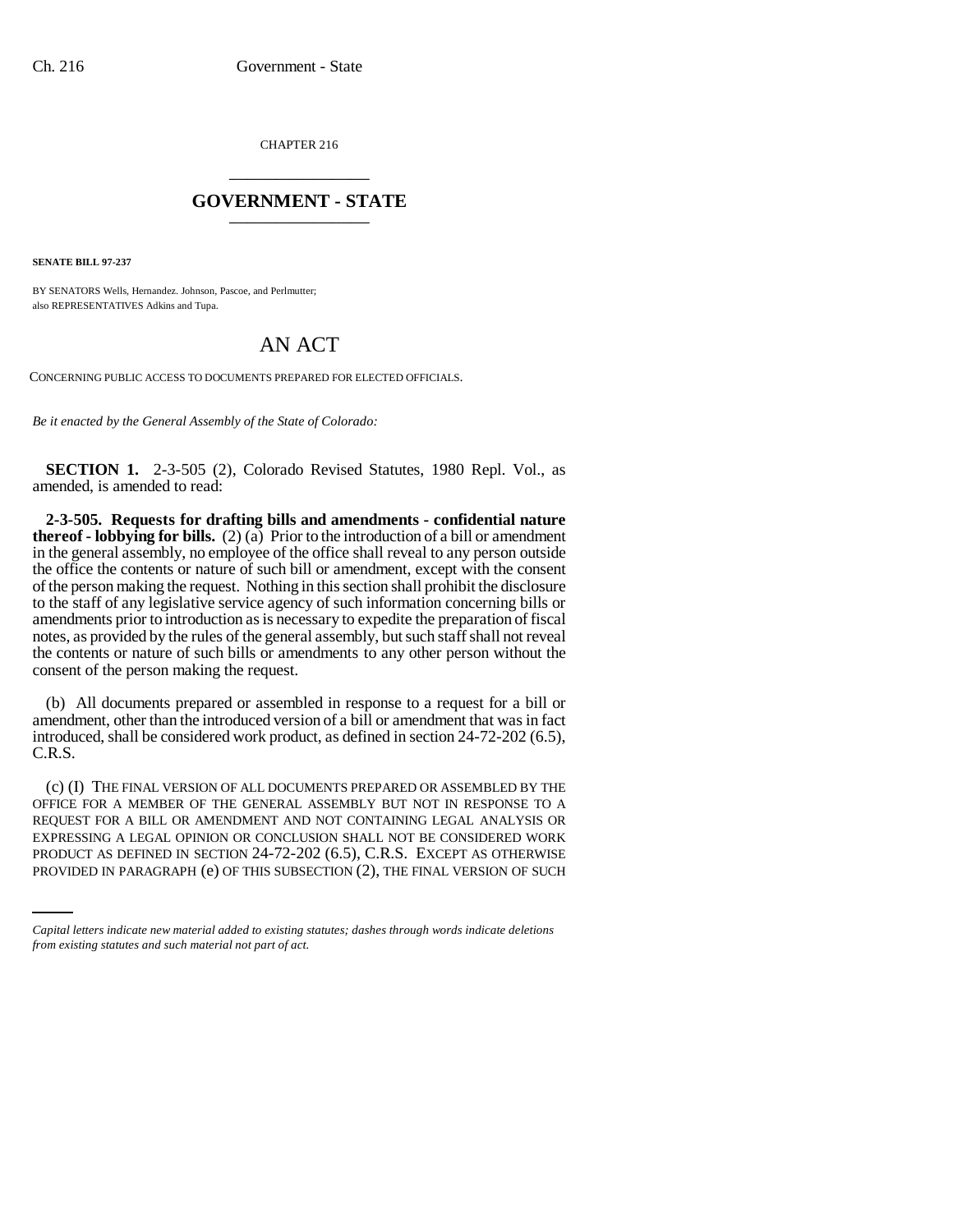DOCUMENTS SHALL BE A PUBLIC RECORD. THESE DOCUMENTS INCLUDE, BUT ARE NOT LIMITED TO:

(A) COMPARISONS OF EXISTING LAW WITH THE PROVISIONS OF ANY BILL OR AMENDMENT, COMPARISONS OF ANY BILLS OR AMENDMENTS WITH OTHER BILLS OR AMENDMENTS, COMPARISONS OF DIFFERENT VERSIONS OF BILLS OR AMENDMENTS, AND COMPARISONS OF THE LAWS OF THIS STATE WITH LAWS OF OTHER JURISDICTIONS;

(B) COMPILATIONS OF EXISTING PUBLIC INFORMATION, STATISTICS, OR DATA;

(C) COMPILATIONS OR EXPLANATIONS OF GENERAL AREAS OR BODIES OF LAW, LEGISLATIVE HISTORY, OR LEGISLATIVE POLICY.

(II) PRIOR TO DELIVERY OF THE FINAL VERSION OF SUCH A DOCUMENT TO THE MEMBER WHO REQUESTED IT, NO EMPLOYEE OF THE OFFICE SHALL REVEAL TO ANY PERSON OUTSIDE THE OFFICE THE CONTENTS OR NATURE OF THE DOCUMENT, EXCEPT WITH THE CONSENT OF THE MEMBER MAKING THE REQUEST.

(d) IF A MEMBER OF THE GENERAL ASSEMBLY REQUESTS A LEGAL OPINION OR DOCUMENT FROM THE OFFICE THAT IS THE SAME AS OR SUBSTANTIALLY SIMILAR TO A LEGAL OPINION OR DOCUMENT PREVIOUSLY REQUESTED BY ANOTHER MEMBER, THE OFFICE MAY PRODUCE AN IDENTICAL OR SUBSTANTIALLY SIMILAR LEGAL OPINION OR DOCUMENT FOR THE SECOND MEMBER. THE OFFICE SHALL NOT DISCLOSE THE IDENTITY OF ANY MEMBER WHO MADE A PREVIOUS REQUEST.

(e) A MEMBER MAY REQUEST THAT THE FINAL VERSION OF A DOCUMENT THAT WOULD OTHERWISE BECOME A PUBLIC RECORD IN ACCORDANCE WITH PARAGRAPH (c) OF THIS SUBSECTION (2) REMAIN WORK PRODUCT.

**SECTION 2.** 24-72-202 (6) (b) (II), Colorado Revised Statutes, 1988 Repl. Vol., as amended, is amended to read:

**24-72-202. Definitions.** As used in this part 2, unless the context otherwise requires:

(6) (b) "Public records" does not include:

(II) Work product prepared for elected officials. HOWEVER, ELECTED OFFICIALS MAY RELEASE, OR AUTHORIZE THE RELEASE OF, ALL OR ANY PART OF WORK PRODUCT PREPARED FOR THEM.

**SECTION 3.** 24-72-202 (6.5) (b), Colorado Revised Statutes, 1988 Repl. Vol., as amended, is amended, and the said 24-72-202 (6.5) is further amended BY THE ADDITION OF A NEW PARAGRAPH, to read:

**24-72-202. Definitions.** As used in this part 2, unless the context otherwise requires:

(6.5) (b) "Work product" also includes all documents relating to the drafting of bills or amendments, pursuant to section 2-3-505 (2) (b), C.R.S., BUT IT DOES NOT INCLUDE THE FINAL VERSION OF DOCUMENTS PREPARED OR ASSEMBLED PURSUANT TO